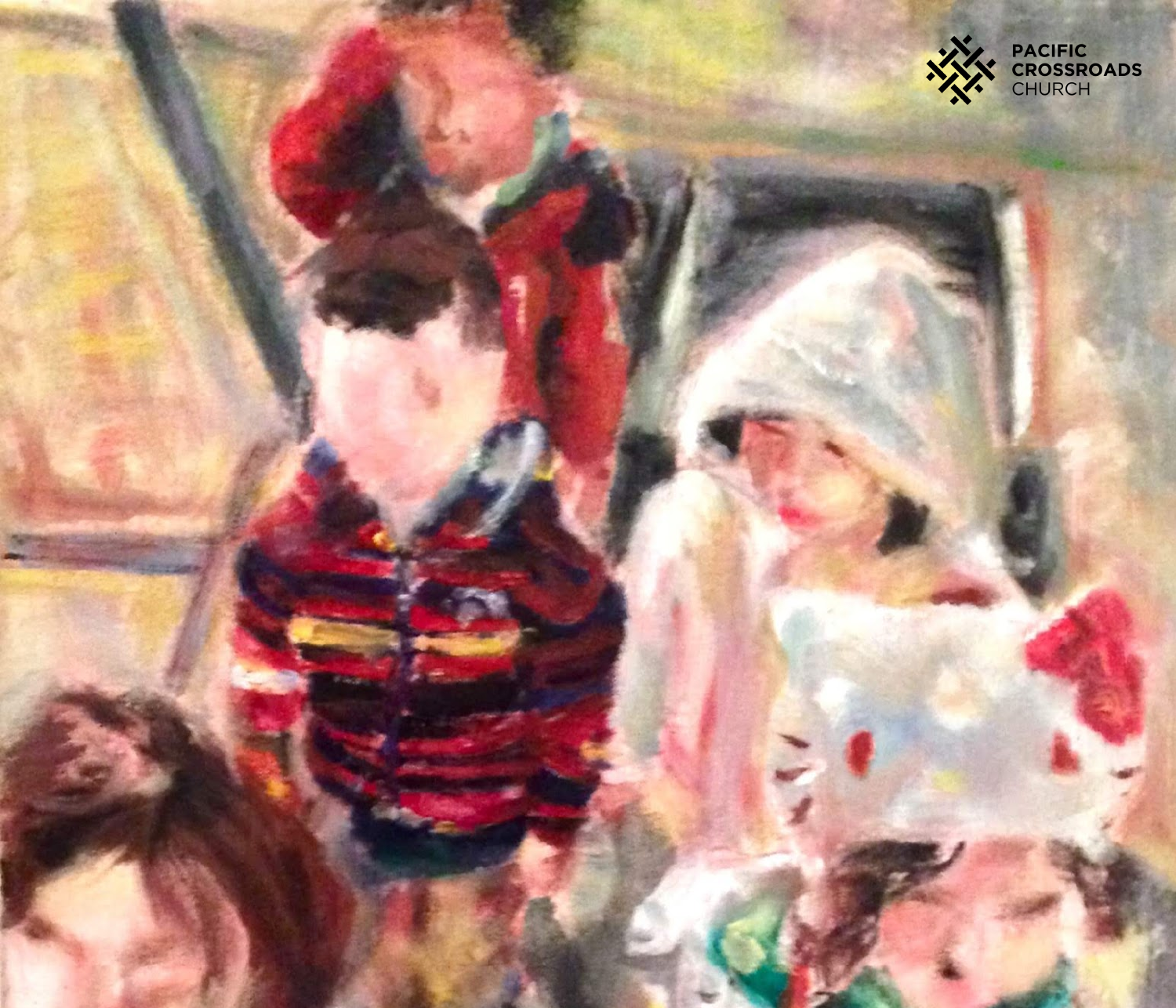# **Reflections**

It is a little strength that longs for more; it is infant righteousness that hungers after righteousness. To every soul dissatisfied with itself, comes this word, at once rousing and consoling, from the Power that lives and makes him live—that in his hungering and thirsting he is blessed, for he shall be filled. His hungering and thirsting is the divine pledge of the divine meal. The more he hungers and thirsts the more blessed is he; the more room is there in him to receive that which God is yet more eager to give than he to have.

- George MacDonald

It is God's wonderful purpose that He prefers to choose His people from the humble masses rather than from the leaders who might adorn Christ's name with their excellence.

- St. Augustine

The Lord upholds all who are falling, and raises up all who are bowed down

- Psalm 145:14

I have spent my life judging the distance between American reality and the American dream.

- Bruce Springsteen

### **Sermon**

*Approaching Jesus* Matthew Trexler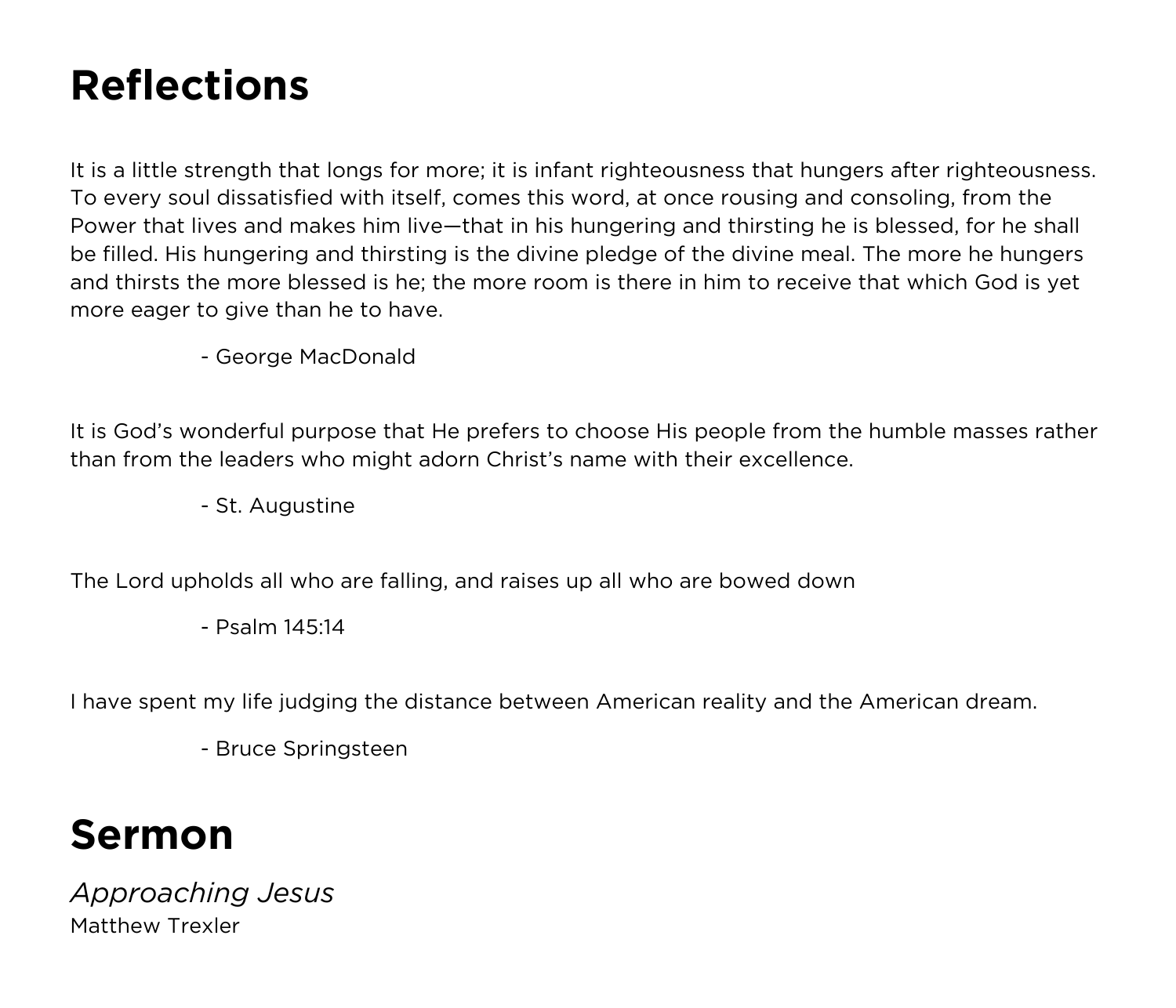25 At that time Jesus declared, "I thank you, Father, Lord of heaven and earth, that you have hidden these things from the wise and understanding and revealed them to little children; 26 yes, Father, for such was your gracious will. <sup>27</sup> All things have been handed over to me by my Father, and no one knows the Son except the Father, and no one knows the Father except the Son and anyone to whom the Son chooses to reveal him. <sup>28</sup> Come to me, all who labor and are heavy laden, and I will give you rest. <sup>29</sup> Take my yoke upon you, and learn from me, for I am gentle and lowly in heart, and you will find rest for your souls. <sup>30</sup> For my yoke is easy, and my burden is light."